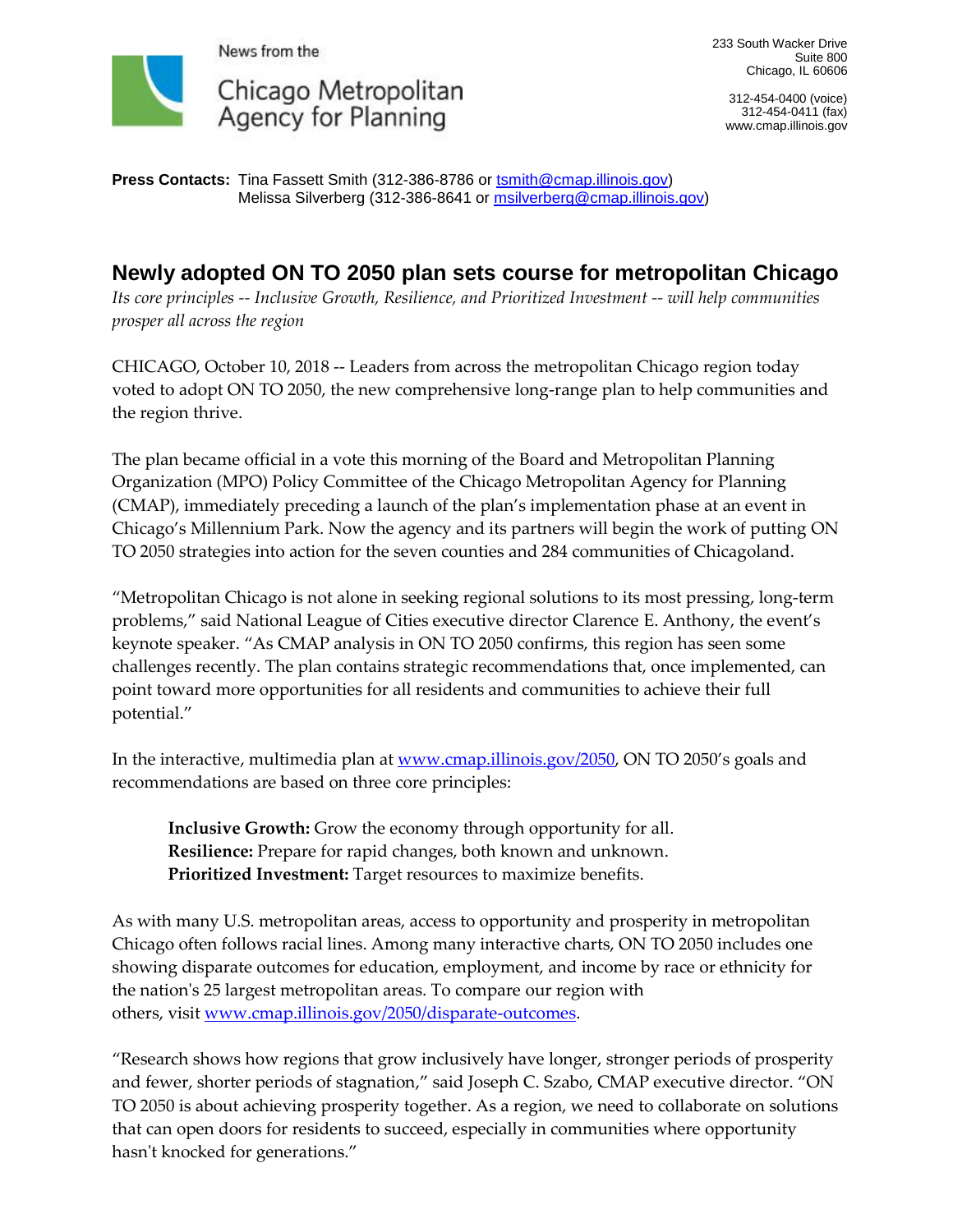The plan has five chapters -- Community, Prosperity, Environment, Governance, and Mobility - - with goals that drive specific recommended actions, each of which supports one or more of the core principles:

**Community: Strengthening Where We Live.** These recommendations support Inclusive Growth by rebuilding communities to create opportunity close to where people live, increasing local revenues, and enhancing local government capacity and expertise; support Resilience by preserving high quality natural areas, incorporating sustainable practices into all development, and leveraging data and expertise to plan for market realities, infrastructure needs, and fiscal stability; and support Prioritized Investment by carefully expanding our built environment to ensure fiscal, economic and environmental sustainability.

**Prosperity: Growing the Economy.** These recommendations support Inclusive Growth by broadening opportunities for innovation and promoting pathways for upward economic mobility; support Resilience by taking a regional approach to economic development and better preparing the workforce for future economic shifts; and support Prioritized Investment by coordinating economic and workforce development activities.

**Environment: Bridging Natural and Built Assets.** These recommendations support Inclusive Growth by growing the ability of vulnerable populations to respond to environmental challenges and improving environmental conditions and access to nature for those populations; support Resilience by planning for anticipated future impacts, protecting residents from risk, and promoting gray and green infrastructure that provides essential services and can adapt to changes in climate and technology; and support Prioritized Investment by using limited financial resources in a strategic and efficient way, maintaining existing infrastructure, and securing new revenues for needed enhancements.

**Governance: Leading Effectively Together.** These recommendations support Inclusive Growth through tax policy reforms and technical assistance to communities; support Resilience through improved long-term finances and increased collaboration across jurisdictions; and support Prioritized Investment through data-driven decision making for services and infrastructure.

**Mobility: Achieving a Safe and Reliable System for Tomorrow.** These recommendations support Inclusive Growth by improving mobility options that spur economic opportunity for low income communities, people of color, and people with disabilities; support Resilience by ensuring that infrastructure can adapt to changes in climate and technology; and support Prioritized Investment by using resources to efficiently maintain existing infrastructure while securing new revenues for needed enhancements.

"We have identified the region's persistent challenges, and they require long-term solutions," said Gerald R. Bennett, CMAP Board chairman and mayor of suburban Palos Hills. "The reasons our progress has stalled are complex but by no means irreversible. By working together